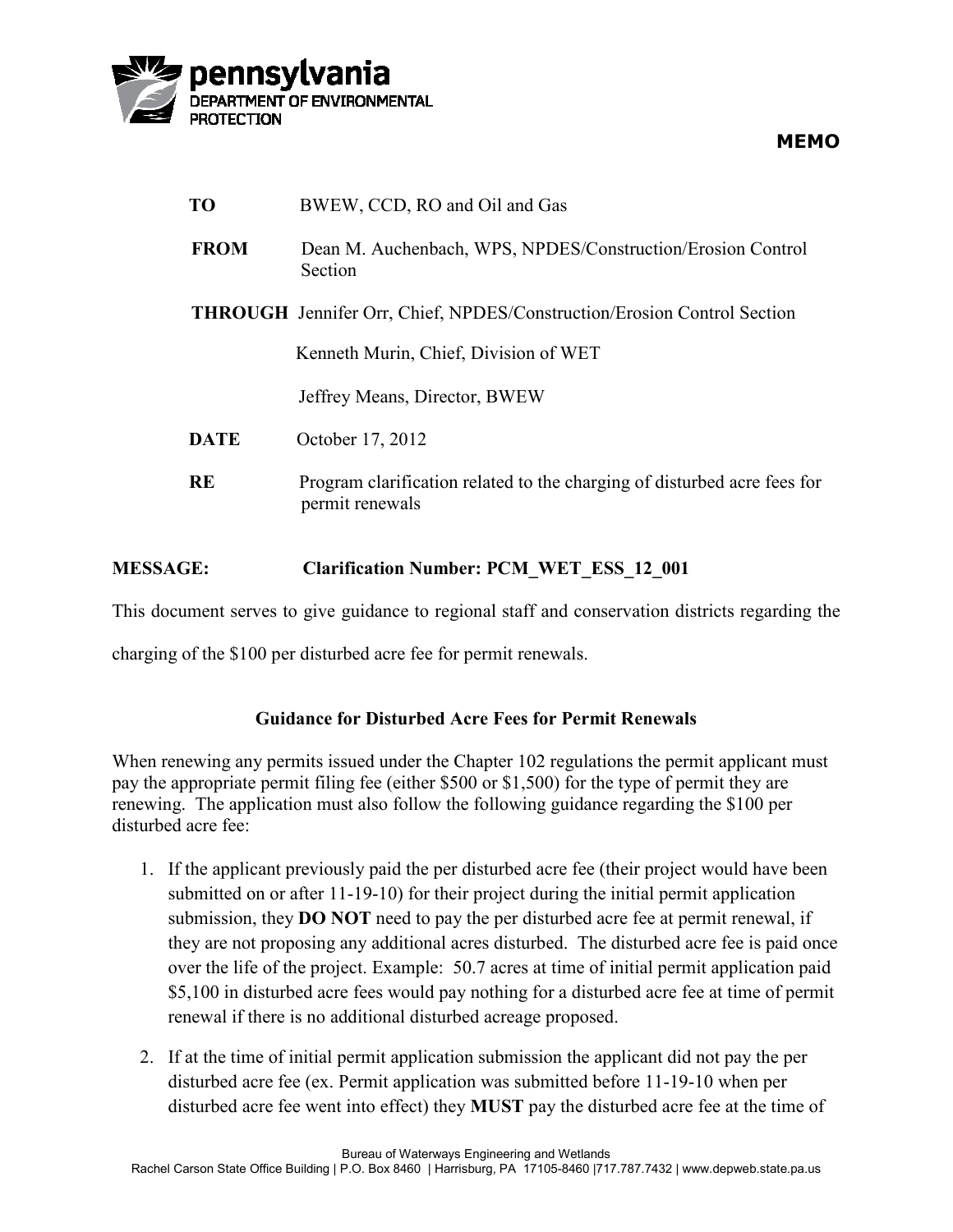permit renewal. This disturbed acre fee would be based on the amount of acres that are currently not permanently stabilized and the acres that will be disturbed in the future. Any acres where work has been completed and stabilized can be subtracted from the amount of disturbed acres for the project. Example: 50.7 acre project with 10 acres completed and stabilized and the applicant had not paid the per disturbed acre fee previously they would pay a disturbed acre fee of \$4,100.

- 3. If the project will be expanding the project site beyond the area proposed in the original permit, this is a **MAJOR MODIFICATION.** The permittee should follow the following:
- If the applicant paid the disturbed acre fee previously they would only **pay the disturbed acre fee on the additional acres**, rounded to the closest whole number, for the major modification. Example: if a 50.7 acre site that previously paid the disturbed acre fee is adding 3.2 acres of additional disturbance they would pay a fee of \$300.
- 4. Phased Projects: if the applicant is proposing to phase the project they should follow the permit guidelines for phased projects (DEP document # 363-21343-013, March 29, 2003) The applicant may choose to pay the disturbed acre fee for the entire projects and all phases or they may pay for each phase as they submit detailed E&S and PCSM plans and drawings.
- If the applicant paid the disturbed acre fee at the time of initial permit application for the entire site they would **not** need to pay the disturbed acre fee when renewing their permit or when submitting plans for a future phase.
- If the applicant did not pay the disturbed acre fee at the time of the initial permit application submission (if permit application was submitted prior to 11-19-10) they **MUST** pay the disturbed acre fee at the time of permit renewal. This disturbed acre fee would be based on the amount of acres that are currently not permanently stabilized in the current phase they are working on at the time of permit renewal. Example: 50.7 acres of disturbance to be divided into two phases. Phase 1 is 20 acres and phase 2 is 30.7 acres. At the time of permit renewal the applicant is working in phase 1 so they would pay a disturbed acre fee of \$2,000. If at the time of permit renewal 10 of the 20 acres is stabilized they would pay the disturbed acre fee on the remaining 10 acres of phase 1 so the fee would be \$1,000.
- When the applicant submits detailed E&S and PCSM plans for future phases they would pay the disturbed acre fee on those phases at that time. So in the example above, when